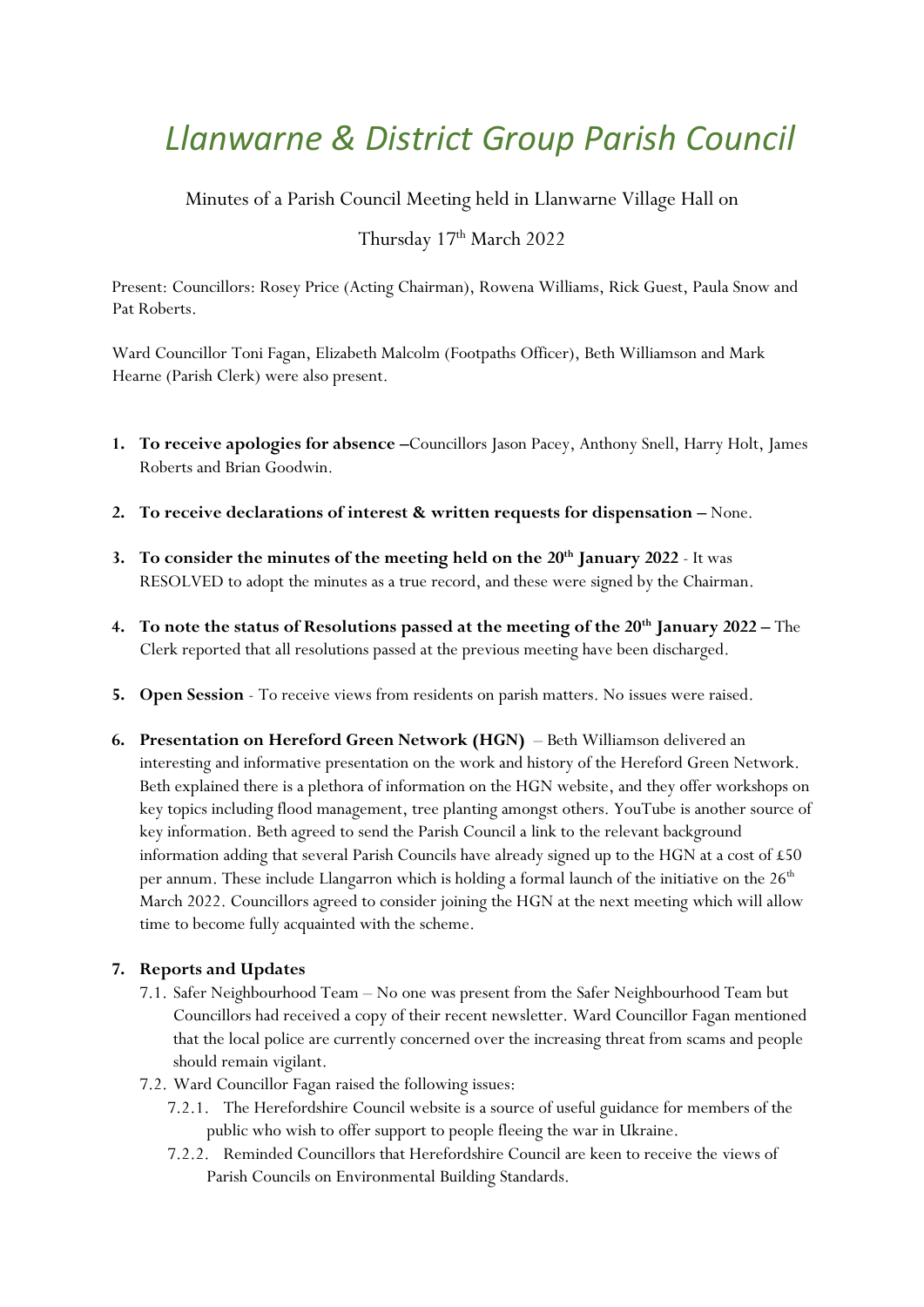- 7.2.3. Residents who may struggle to pay their Council Tax during 2022/23 should seek the support which is available the details of which can be found on the Herefordshire Council website. Alternatively, residents may contact Ward Councillor Fagan direct.
- 7.3. Locality Steward No defects which need to be reported to the Locality Steward were identified.

### **8. Lengthsman**

- 8.1. Lengthsman Report The Lengthsman was not present at the meeting and no report had been submitted.
- 8.2. Lengthsman Contract Subject to the correction of a minor typo Councillors approved the Lengthsman contract and it was RESOLVED that the Clerk forwards the document to the Lengthsman for signature.
- 8.3. Drainage Bid Councilllors reviewed the proposed bid against the available drainage grant and agreed it should be submitted to Balfour Beatty. It was RESOLVED that the Clerk proceeds accordingly.
- **9.** Footpaths Officer Report The Footpaths Officer had nothing substantive to report but there was discussion on the quotes submitted for work identified in the previous meeting. Councillors acknowledged that it is the responsibility of landowners to install stiles which are provided by Balfour Beatty and to keep clear footpaths which run across their land. Councillors agreed that a practical approach would involve the Clerk reporting the issues to the Locality Steward in the first instance to be followed by a letter to the landowner reminding them of their responsibilities. The Footpath Officer agreed to provide the names of the landowners concerned.

#### **10. Environment**

- 10.1. **Flooding** Councillor Guest reported that he attended a recent site meeting in connection with the attenuation pond in the parish and it is hoped that the impressive work undertaken will pay dividends in mitigating the risk of flooding in the future. It was RESOLVED that Councillor Guest drafts a letter on behalf of the Parish Council thanking Mrs Williams for her co-operation in making the attenuation pond possible.
- 10.2. **Great Collaboration/Hereford Green Network** It was RESOLVED earlier in the meeting that a decision on whether to join the Hereford Green Network would be reached at the next meeting.

#### **11. Planning**

11.1. Appeal Under Section 78- Town and Country Planning Act 1990. Planning Application 210025 – Land at South Herefordshire Hunt Kennels, Wormelow. Application for permission in principle for residential development of 2-9 dwellings with package treatment plant. It was RESOLVED that the Clerk submits the Parish Council's original objection to the Planning Inspector.

#### **12. Finance**

- 12.1 The current bank balance is £9,963.90
- 12.2 Councillors approved the following payments: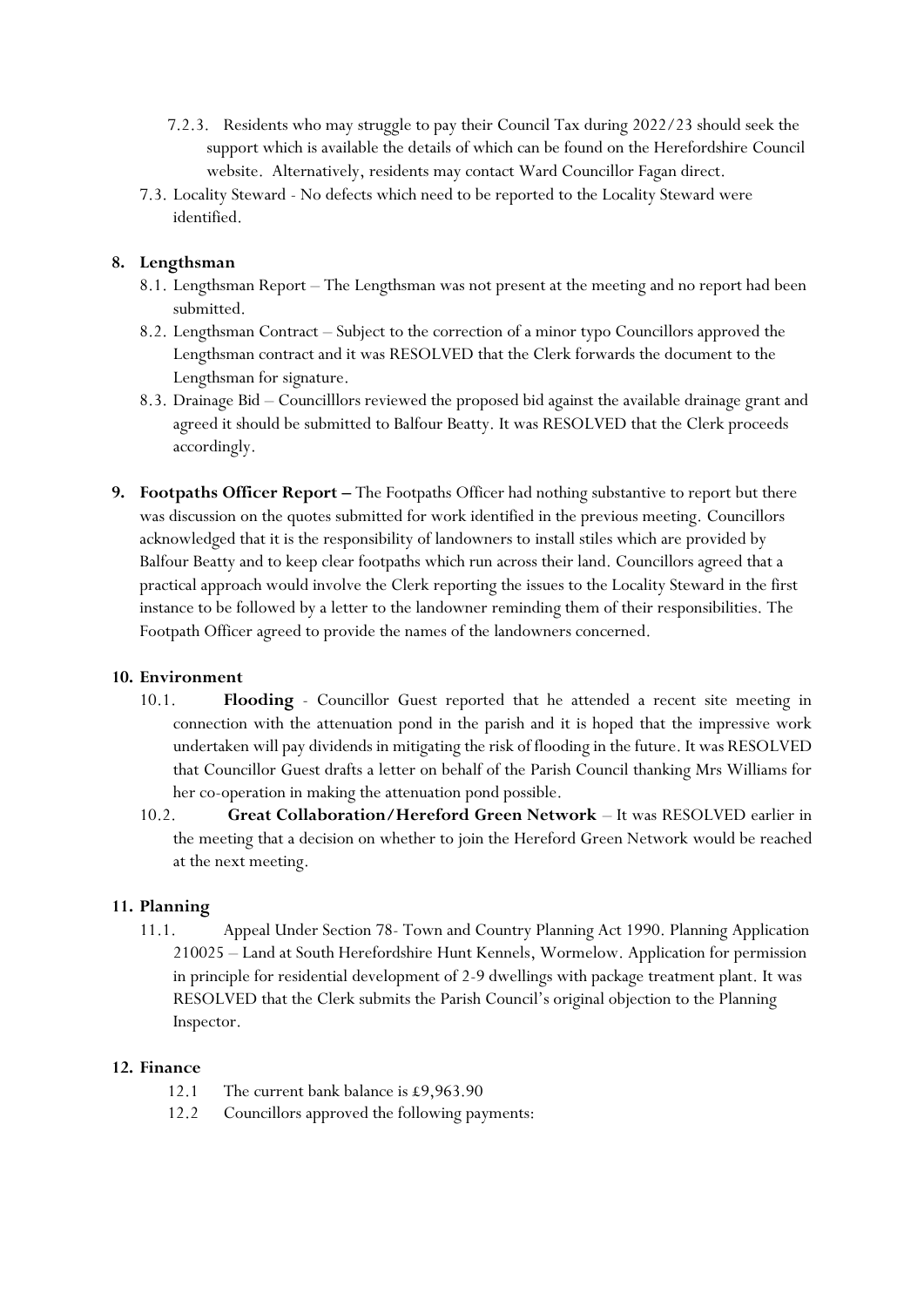- 12.2.1 Lengthsman (Invoices TGC1802 (Drainage Grant Fund) £1800.00 (ex VAT); TGC1809 (Drainage Grant Fund) £900.00 (ex VAT)<sup>1</sup>
- 12.2.2 Autela Payroll Services Invoice Number (8337) £43.50 ex VAT)
- 12.2.3 Clerk's travel costs £9.90
- 12.2.4 Annual Website Support Invoice Number INV-2866 £100.00
- 12.2.5 HALC Affiliation Fee Invoice Number H1455- £461.83 (ex VAT)
- 12.2.6 Clerk's salary for February & March 2022
- 12.2.7 PAYE February & March 2022 £180.20
- 12.3 **Financial Monitoring 2021/**22 Based on the spend to date plus anticipated cost and receipts to year end the Clerk estimated that there will be reserves in the region of £10,500 but this was contingent on receiving VAT payments and Drainage Grant reimbursement in good time. It was RESOLVED that the Clerk drafts a Reserves Policy for consideration at the next meeting.
- 12.4 **Internal Audit 2021/22** It was RESOLVED to invite HALC to undertake the internal audit for 2021/22.
- 12.5 **NALC Pay Scales** Councillors noted the 1.75% increase in NALC pay scales effective from the 1 April 2021.
- 13 **Platinum Jubilee**  Councillors agreed that the Parish Council should mark the Queen's Platinum Jubilee and it was RESOLVED to make available a budget of £200 for this purpose. It was further RESOLVED that Councillor Snow would investigate merchandise which may be suitable for this purpose.
- 14 **Verges –** Councillors considered that the verge that runs from the village sign on the B4348 until the junction with the A466 may be suitable for a single cut during the growing season. It was RESOLVED that the Clerk informs Balfour Beatty accordingly.

#### 15 **Items for the Next Meeting**

- 15.1 Great Collaboration/Green Network
- 15.2 Smartwater.
- 15.3 Change of Name of the Parish Council
- 15.4 Reserves Policy
- 16 **Date of the Next Meeting -** The next meeting will take place on Thursday 19<sup>th</sup> May 2022 in Llanwarne village hall beginning at 19.30hrs.

 $<sup>1</sup>$  Invoices submitted as part of the Drainage Grant and costs will be reimbursed by Herefordshire Council.</sup>